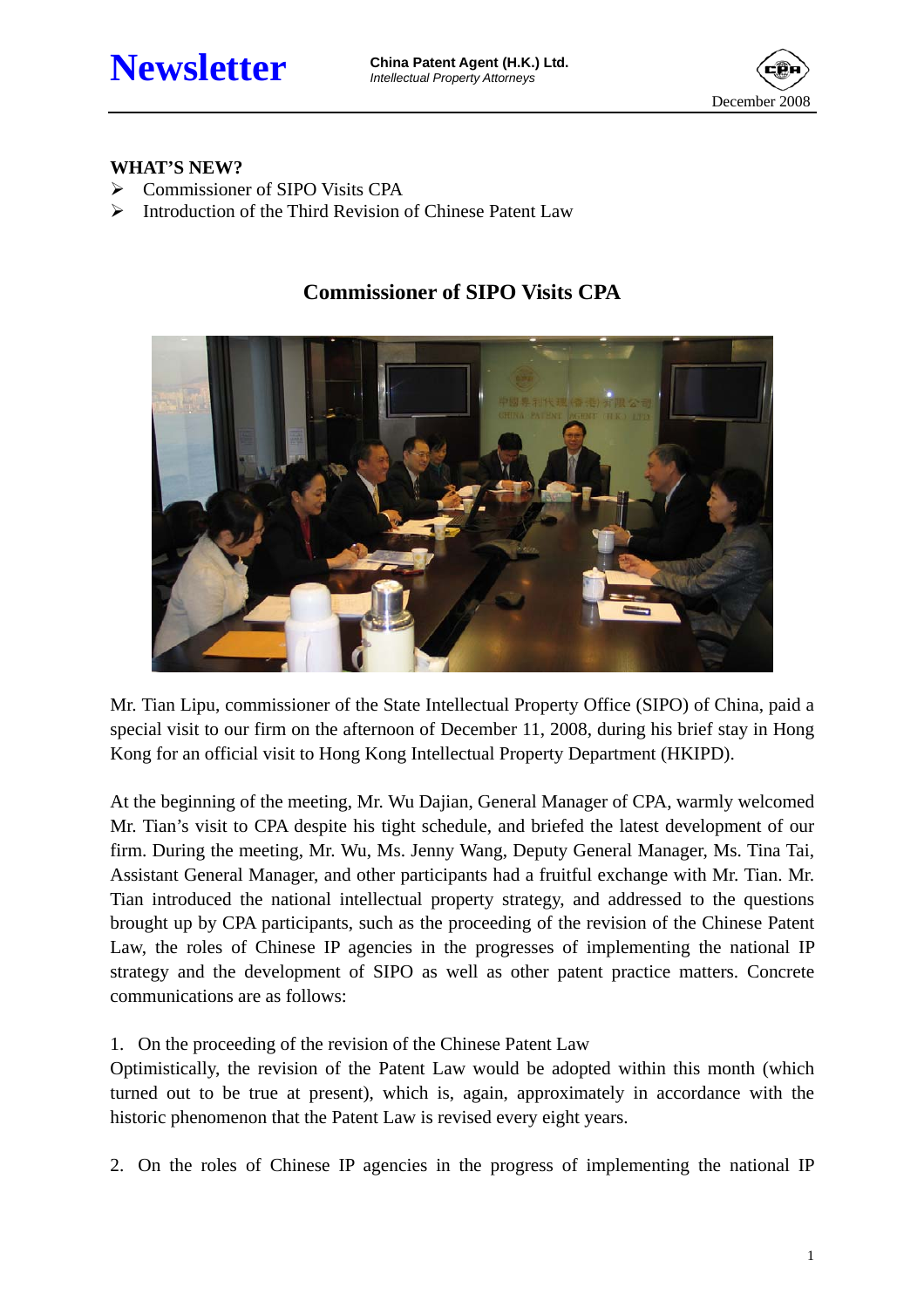

strategy

- (1) Mr. Tian pointed out that intellectual property has been adopted as a political tool all over the world. When reacting to international challenges, Chinese enterprises and IP agencies are still not strong enough, therefore IP agencies familiar with international rules like CPA are in great need. With the implementation of the national IP strategy, Chinese IP agencies should develop more actively in this respect.
- (2) In view of the worsened global financial situation, Chinese IP agencies might consider further exploring the inland market and therefore enlarging the domestic needs.

On the one hand, with the implementation of the national IP strategy, IP progress is listed as an index assessing the performance of state-owned enterprises. It is thus foreseeable that in the near future there will be a great increase of intellectual property rights in state-owned enterprises. Therefore Chinese IP agencies may proactively step in and cooperate with these enterprises.

On the other hand, the middle and western regions of China demand more experienced domestic agents. CPA is advised to establish connections with IP offices in those regions, set up local subdivisions, or send professionals to handle local cases non-periodically.

- 3. On the development of SIPO
- (1) The function of SIPO is greatly enlarged due to the implementation of national IP strategy. On November 24, 2008, Vice Premier Wang Qishan hosted the first ministerial level joint meeting of the State Council relating to the implementation of the IP strategy, in which meeting it is determined that SIPO shall be responsible for overall planning and coordination of the work between various departments.
- (2) SIPO currently has over 7000 staff members, ranking the  $2<sup>nd</sup>$  amongst all intellectual property offices in the world in term of personnel scale, the  $3<sup>rd</sup>$  in terms of the number of national patent applications, and the  $7<sup>th</sup>$  in terms of the number of PCT patent applications. SIPO is now amongst the most important intellectual property offices in the world. In recent years, SIPO has taken multiple measures to improve the examination quality. Further, it is expected that SIPO will move into the new office building located in Xuan Wu District of Beijing in 2011.
- (3) In the aspect of informatization, firstly, SIPO developed a new platform for search service, providing information service to domestic and foreign clients; secondly, SIPO is going to adopt a new electronic filing system, and will further realize a paperless office environment internally, connecting with the electronic filing system. The electronic filing system will be put into trial run in 2009 and relevant trainings will be carried out. It is expected that this system can be put into operation in one to two years, and will cover over 50% of the filing.
- (4) Following the revision of the Patent Law, SIPO has sought for public advice on the draft of the Implementing Regulations. SIPO will solicit for further advice after the revision of the Patent Law is promulgated, and will submit such advice to the State Council.

#### 4. On post-granting amendment of a patent

During the meeting CPA asked Mr. Tian about the legal procedure for amendment to the specification after granting of a patent right. CPA indicated that there has been an absence of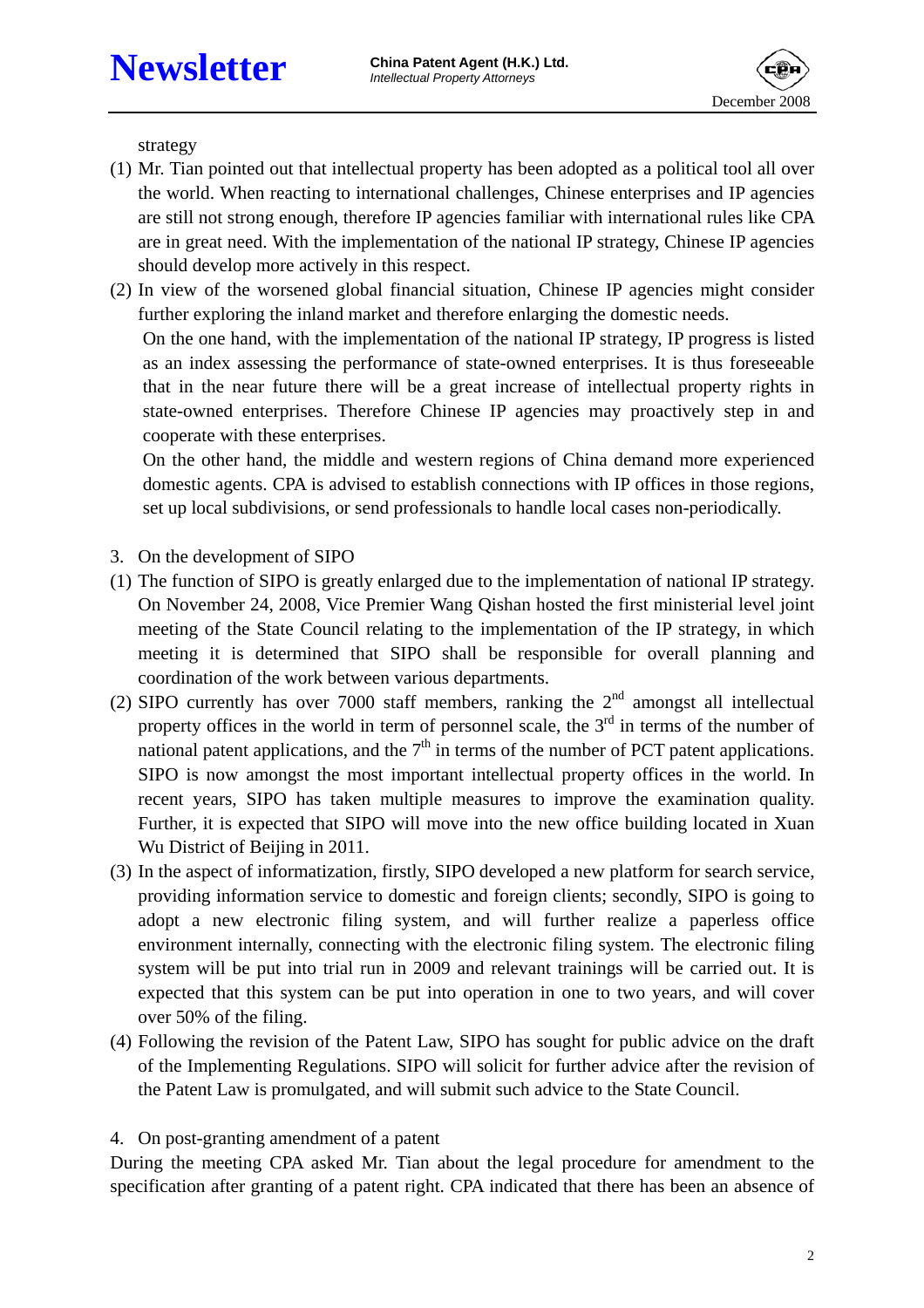

post-granting procedure for correction in Chinese patent practice, while there are similar procedures in Europe, Japan and the United States. There is no breaking through in this aspect in this revision of the Patent Law. It is thus hoped that relevant provisions in the Examination Guidelines might be loosened up, so that patentees may be given legal pathways to make amendment to the specification after a patent is granted.

This meeting greatly enhances the mutual understanding between CPA and SIPO. Commissioner Tian Lipu's introduction of new trends of IPR protection in China and his suggestions on Chinese IP agencies will definitely be of great help to the future development of our firm.

## **Introduction of the Third Revision of Chinese Patent Law**

### **China Patent Agent (H.K.) Ltd.**

On December 27, 2008, the Standing Committee of China's National People's Congress voted to pass "The Decision of the Standing Committee of China's National People's Congress on Revising Patent Law of the People's Republic of China". The new Patent Law will come into effect on October 1, 2009.

This revision mainly focuses on measures to improve patent quality and patent enforcement. In the following, we will comment on some of the key changes.

### **1. Abolishing "first filing"**

The new Patent Law abolishes "first filing" rule, which required that when an invention was completed in China, the patent application had to be filed in China before it is filed abroad. Under the new law, only a security examination by the State Intellectual Property Office (SIPO) is necessary before the patent application is filed abroad. The SIPO will regulate the specific procedures and timeline for the security examination.

Specifically, two points should be noted:

- 1) The language "any Chinese entity or individual" has been amended into "any entity or individual," thus, multinational enterprises must now comply with the procedure.
- 2) The results of not complying with the new procedure can result in the loss of the right to get a patent in China, as the new security procedure is designed to protect China's national security and other national interest.

The new law does not clearly define "completed in China" but the phrase may be clarified during the upcoming revision of the Implementing Regulations of the Chinese Patent Law.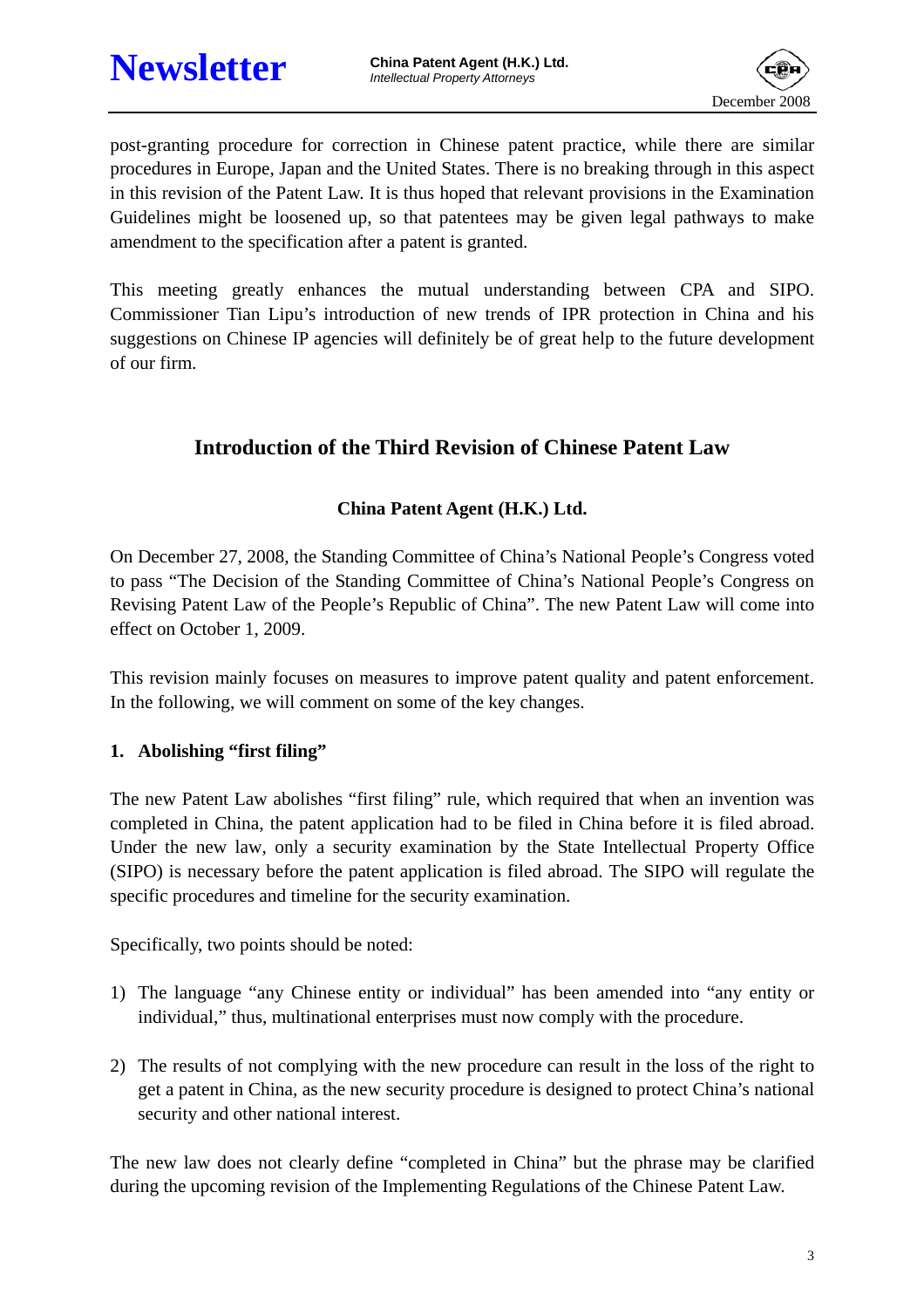

Last but not least, as to punishment, Article 20(4) is added into the new Patent Law: "any entity or individual who violates Article 20(1) by skipping the security examination, shall not be granted a Chinese patent for the same invention or a utility mode". One question is, whether the violation of the provision constitutes a ground for invalidation. It needs to be answered during the revision of the Implementing Regulations.

#### **2. "Relative novelty" to "absolute novelty"**

In Article 22(5) of the new Patent Law, "relative novelty" is changed into "absolute novelty". Specifically, ANY FORM of disclosure from ANYWHERE in the world may affect the novelty of a patent application in China. Under "absolute novelty", foreign enterprises should bear in mind that even public use outside China may affect the novelty of the Chinese application.

#### **3. Protection of Genetic Resources**

In order to stop the serious loss of genetic resources in China, Article 5(2) of the new Patent Law prescribes that: "no patent right shall be granted to an invention-creation of which the completion depends on genetic resources, the acquisition or exploitation of said genetic resource violating the relevant laws and administrative regulations of the State."

According to "Convention on Biological Diversity (1992)", genetic resources include genetic material of actual or potential value, including any material of plant, animal, microbial or other origin containing functional units of heredity. This definition will be embodied in the revisions to the Implementing Regulations of the Patent Law in 2009.

Corresponding to the requirement on enabling disclosure prescribed under Article 26(3) of the Patent Law, the duty of disclosure of the genetic resources is prescribed in Article 26(5): "for an invention-creation the completion of which depends on genetic resources, the applicant shall indicate in the patent application documents the direct source and the original source of the genetic resources; or the applicant shall state the reasons why the original source cannot be indicated."

It is unknown when the "laws and administrative regulations" as prescribed in Article 5(2) will be issued. Additionally, the phrase "the applicant shall state the reasons" as prescribed in Article 26(5), is unclear. The new Patent Law doesn't clarify what kind of reasons are justifiable or how much detail is required. We will be following the developments in these issues.

#### **4. Co-owned Patent**

New Article 15 prescribes the implementation of a co-owned patent: "where the co-owners of a patent have reached an agreement stating how each co-owner may use the patent, such agreement shall be followed; in case of licensing others to implement the patent, the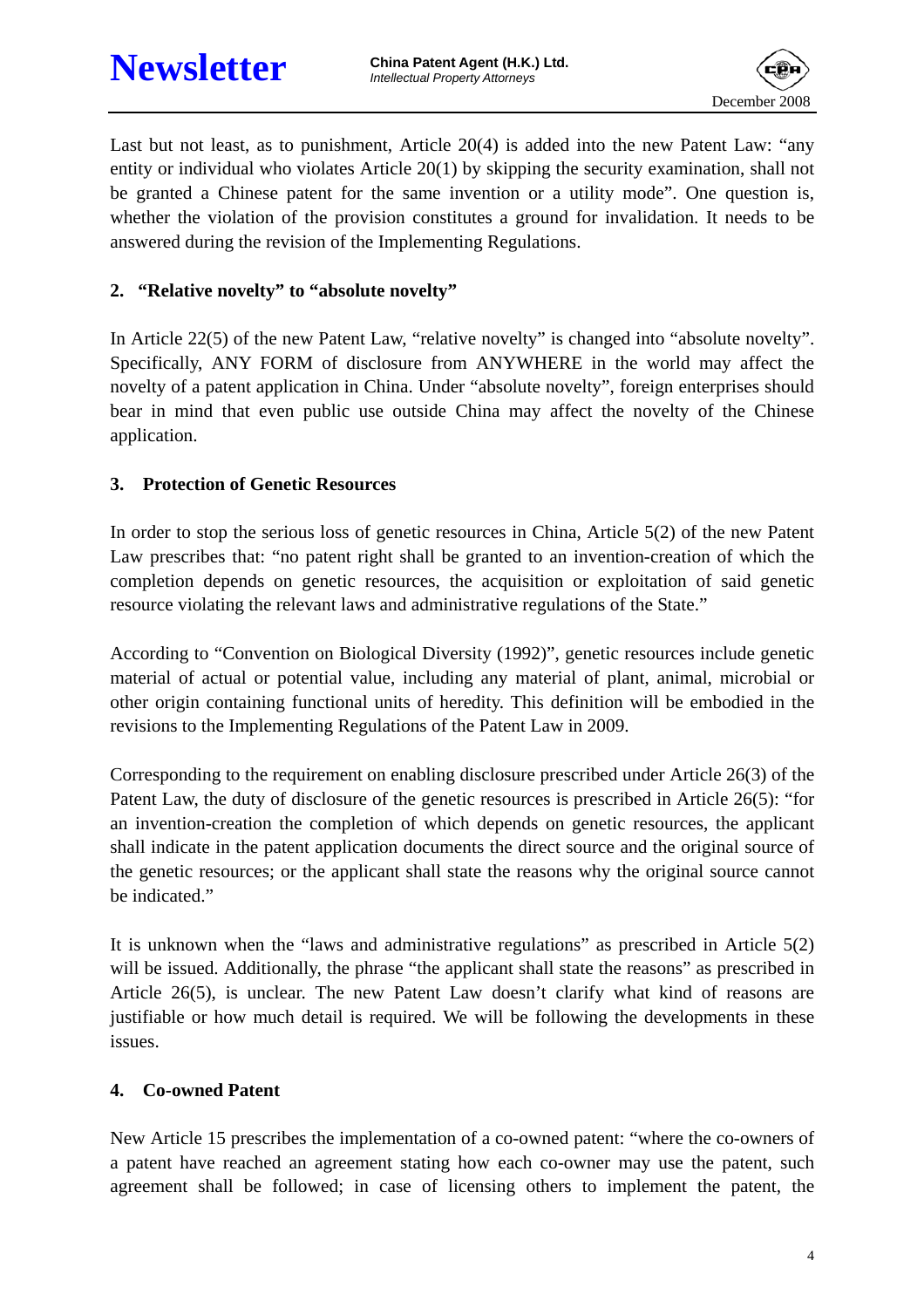

exploitation fee received shall be allocated among the co-owners; otherwise, any of the co-owners may practice or non-exclusively license the patent without the consent of any other co-owners."

In light of Article 15, it is advisable to reach such an agreement before the patent is granted, otherwise, after the grant of the patent, there will be no way to stop other patentees from granting a non-exclusive license at a low royalty or to an undesirable party.

#### **5. Restrictions to the patentee in infringement litigation**

#### 5.1 Prior-art defense

A prior-art defense is added in Article 62, which states "in patent infringement disputes, where an alleged infringer proves that the accused technology or design is in the prior art or prior design, the use of such does not constitute an infringement."

Before the revision, there were some discrepancies in the understanding of prior-art defense. In one discrepancy, the Beijing's Higher Court has limited the prior-art defense to equivalent infringement only<sup>[1](#page-4-0)</sup>, which is similar to the US practice<sup>[2](#page-4-1)</sup>. However, the Supreme Court has established that the prior-art defense can be used in both equivalent and literal infringement in many of its official documents. After the revision, the Supreme Court's opinion is adopted. Namely, the prior-art defense can be used in both equivalent infringement and literal infringement. Then, in literal infringement, the defendant not only can request invalidation before the Patent Reexamination Board, but also can assert prior-art defense during litigation. However, whether a ruling that supports the prior-art defense would affect other infringement suits involving the same patent, or impact said patent's status in patent offices remains unanswered.

Furthermore, there were discrepancies as to the procedures of comparing the alleged infringing technology with the patent and with the prior art. One opinion is: "in the so-called prior-art defense, the key is to determine whether the alleged technology is closer to the patent claim or to the prior art"<sup>[3](#page-4-2)</sup>. Another is to first compare the alleged infringing technology with the patent, and when it is confirmed that the alleged infringing technology infringes that patent, the alleged infringing technology will then be compared with the prior art to see if they match. If so, a prior-art defense is established<sup>[4](#page-4-3)</sup>.

To sum up, Chinese courts' experience on the prior-art defense is still limited and more judicial interpretations and cases are needed to clarify.

<span id="page-4-0"></span> $\overline{a}$ <sup>1</sup> the Beijing Municipal Higher People's Court's Opinions on Several Issues Relating to Patent Infringement Adjudication for Trial Implementation (2001), see also Li Guang v. Shougang, Beijing Higher Court Gaozhizhongzi 5/1995<br>
<sup>2</sup> Wilson sporting goods Co. v. David Geoffrey & Associates, 904 F. 2d 677, 1990.<br>
<sup>3</sup> Shanghai Shuaijia Electronics T

<span id="page-4-1"></span>

<span id="page-4-2"></span>Household Appliances Co., Ltd., Wang Xuning and Jinan Zhengming Commerce and Trade Co., Ltd., Shandong Higher Court Luminsanzhongzi 38/2007

<span id="page-4-3"></span><sup>4</sup> *Xiangbei Welman v. Guangzhou Welman,*Changzhongminsanchuzi 365/2005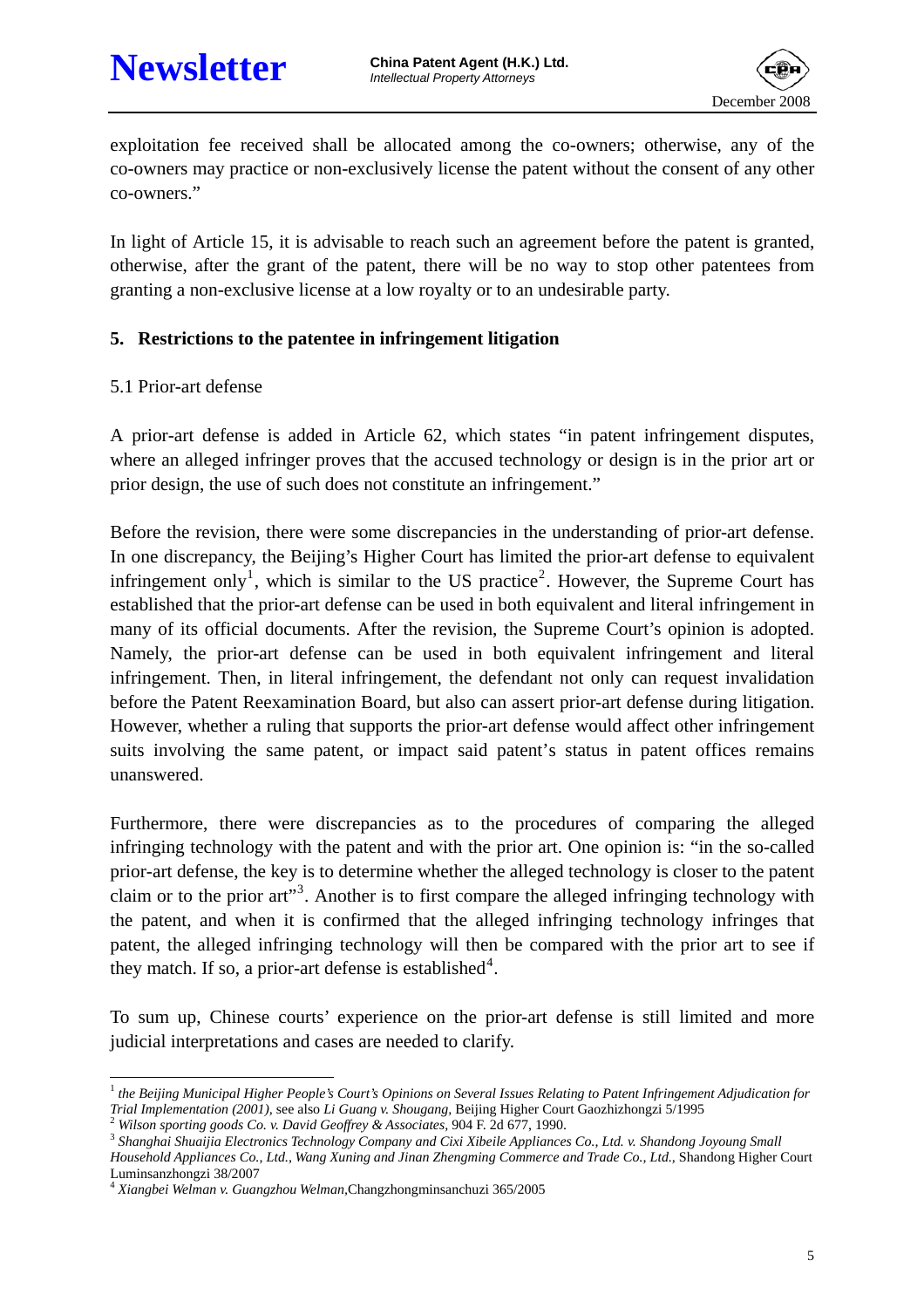# **Newsletter China Patent Agent (H.K.) Ltd.**



#### 5.2 Bolar Exemption

The Bolar Exemption provision, which is widely adopted by countries and regions including the United States, Canada, EU and Japan, is added in Article 69 of the new Patent Law. According to the new law, any entity or individual who manufactures, uses or imports a patented pharmaceutical or a patented medical device for the purposes of providing the information needed for an administrative approval should not be deemed as infringing. Under the Bolar exemption, the generic drug manufacturers can conduct clinical trials before the expiration of a pharmaceutical patent and therefore acquire the necessary data needed for getting the approval of the SFDA (Chinese FDA). As a matter of fact, even before the revision of the law, the Beijing Second Intermediate People's Court has ruled in the spirit of the Bolar Exemption in several cases during 2006-2007<sup>[5](#page-5-0)</sup>. In these cases, given that the Bolar exemption has yet to become a ground for ruling, the court ruled that the clinic trials were not for "immediate" commercial purposes and thus should be exempted from punishment. After the revision, similar clinical trials could be directly held non-infringing based on the Bolar Exemption.

Two points should be noted:

1) In countries and regions such as the United States and the EU, while protecting the generic pharmaceutical manufacturers' rights, the patentee's loss of the protection term due to waiting for the approval of SFDA before the product goes on the market is made up by a prolonged patent protection term. Namely, the interest between the generic pharmaceutical manufacturer and the patentee is balanced. However, such "prolonged patent protection term" has not been introduced into the Chinese Bolar exemption.

2) In the latest international developments, drugs obtained with the patented process have been brought into the coverage of Bolar Exemption<sup>[6](#page-5-1)</sup>. However, interpreted strictly, the provision of Bolar Exemption in the new Chinese Patent Law only covers pharmaceuticals and medical devices. Whether it can also apply to drugs obtained with the patented process remains uncertain.

### 5.3 Parallel Importation

The provision of parallel importation is added into Article 69 of the new Chinese Patent Law: after a patented product is sold overseas by the patentee or a licensee, its importation to China shall not be deemed as an infringement, i.e. international exhaustion of rights.

Currently, China is one of the low-price markets in the world. Therefore, the chance of

<span id="page-5-0"></span> $\overline{a}$ <sup>5</sup> Shanghai Sankyo Pharmaceutical Co., Ltd. v. the Beijing Wansheng Drug Industry Co., Ltd, the Beijing Second Intermediate People's Court Civil Judgement Erzhongminchuzi 04134/2005, see also *Eli Lilly Company v. Ganli Pharmaceutical Co., Ltd,* the Beijing Second Intermediate People's Court Civil Judgement Erzhongminchuzi 13419-13423/2007

<span id="page-5-1"></span><sup>6</sup> *Amgen Inc v. International Trade Comission,* 519 F. 3d 1343, 2008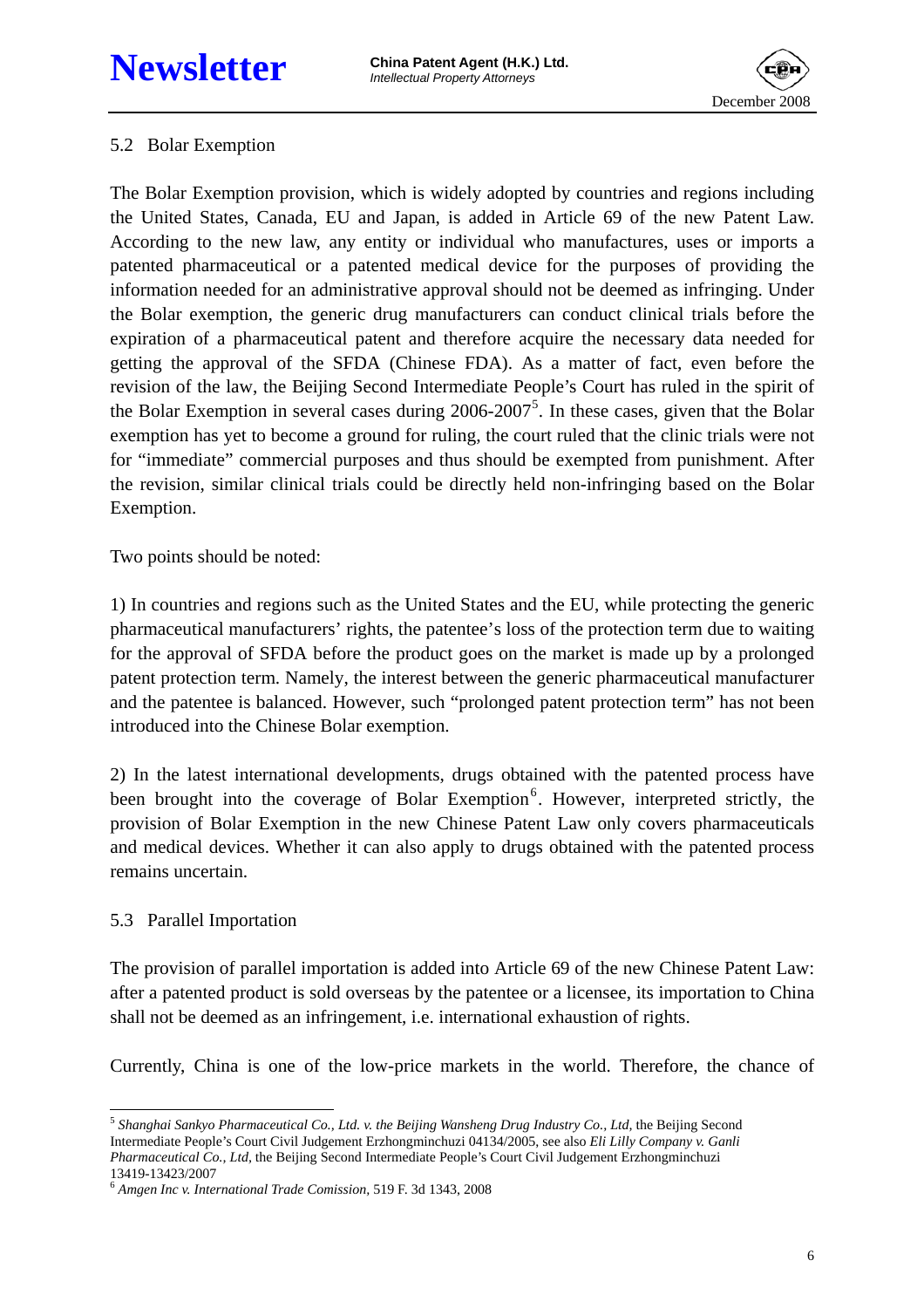

parallel importation of patented products into China appears small. Also, because there is little precedent, the possible impact of this revision will be limited.

#### **6. Regarding undue extension of protection term**

#### 6.1 Double patenting

The new Patent Law on double patenting states: "Article 9: The same invention-creation shall only be granted one patent right. Where the same applicant applies for both a patent for a utility model and a patent for invention for the same invention-creation on the same day, and the granted patent for the utility model has not expired, the applicant has to abandon the patent right for the utility model before the invention is granted."

Comments:

In case of filing applications for patents for both an invention and a utility model by the same applicant on the same day, since there is no improper extension of the protection period, patent rights may be granted to the invention as long as the patent for utility model is abandoned.

Another uncommon scenario is that the same applicant files an application for patents for a utility model and an invention for the same invention-creation on the same day, and the earlier granted patent right for a utility model has expired on the date the patent right for the invention is about to grant. Although the Article is silent about this scenario, it can be understood that a patent right for invention may also be granted on the basis of the decision<sup>[7](#page-6-0)</sup> made by the Supreme People's Court of China on July 14, 2008.

6.2 Conflicting applications by the same applicant

To avoid the same applicant from prolonging the protection period by filing an application for utility model and later an application for invention, the new Patent Law also modifies the definition for novelty prescribed under Article 22(2) by changing "other person" into "any entity or individual". In other words, an earlier filed but later published application from the same applicant may constitute a conflicting application. The revised terms on conflicting application is consistent with European Patent Convention Article 54  $(3)^8$  $(3)^8$ .

#### **7. Designs**

7.1 Restrictions on eligible subject matters for design patents:

<span id="page-6-0"></span> $\overline{a}$ 7 "As long as two patents do not exist simultaneously, the principle of prohibiting double patenting is not violated." *JiNing Pressure-free Boiler Plant v. the Patent Reexamination Board of the State Intellectual Property Office,* Supreme People's Court of China (2007) Hangtizi No. 4

<span id="page-6-1"></span><sup>&</sup>lt;sup>8</sup> "Additionally, the content of European patent applications as filed, the dates of filing of which are prior to the date referred to in paragraph 2 and which were published on or after that date, shall be considered as comprised in the state of the art."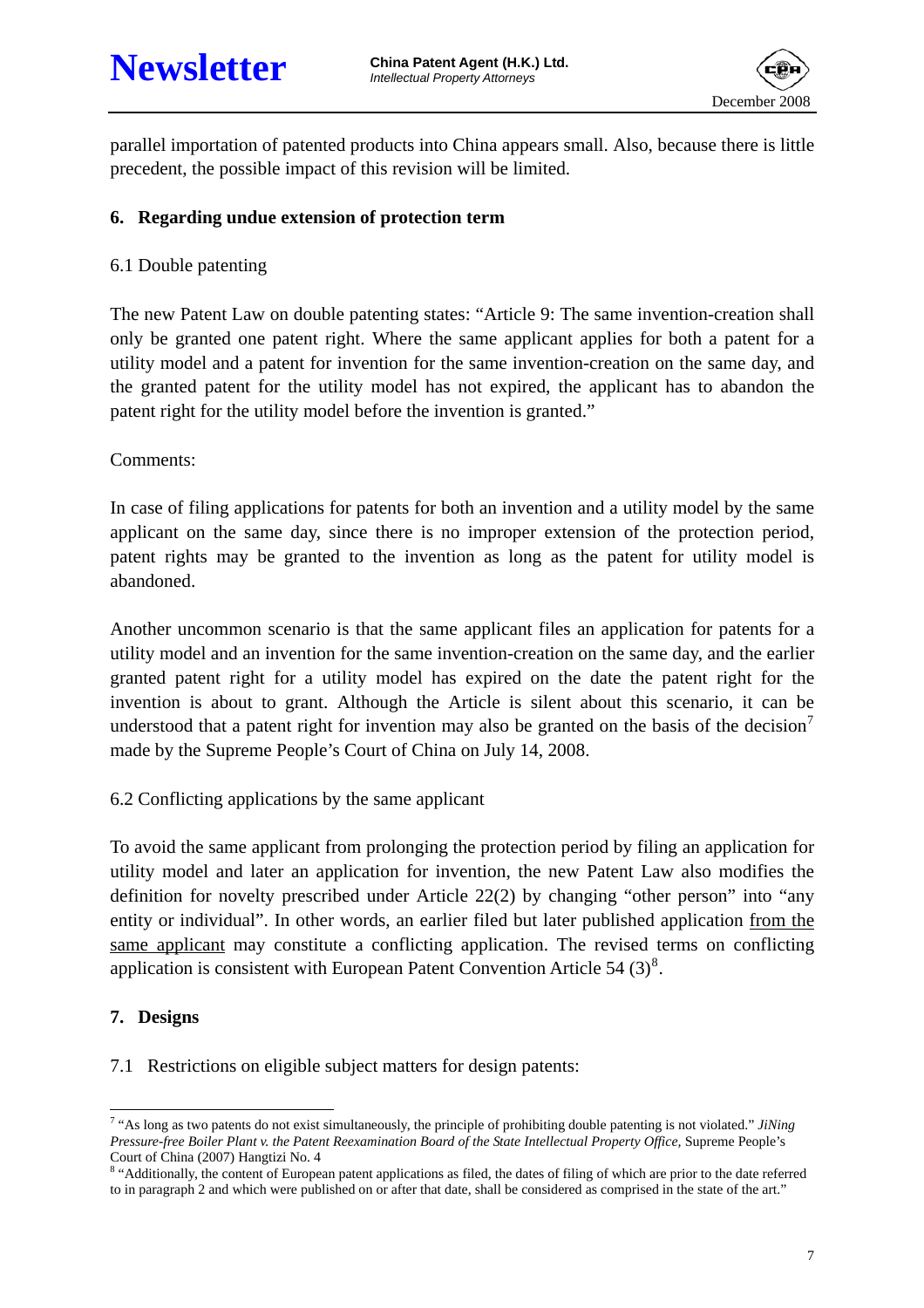

According to Article 25 of the new Patent Law, "two-dimensional designs of patterns, colors or their combination, mainly for the purpose of indication" is no longer patentable. It is understood that, by making this revision, the legislator intends to sweep out the "trash patents" for designs, e.g., bottle labels and two-dimensional packages.

7.2 Raising the bar for granting

Article 23 of the new Patent Law prescribes that:

"Any design for which patent right may be granted shall neither belong to the prior design, nor be included in any application filed by any other person earlier but granted later.

Any design for which patent right may be granted shall be non-obvious from the prior design or a combination of features of the prior design.

Any design for which patent right may be granted must not be in conflict with any prior right of any other person.

The 'prior design' referred to in this Law means any design known to the public in this country or abroad before the date of filing. "

It can be seen that, concepts of "conflicting application" and "inventiveness" similar to those of invention/utility model patents are introduced to designs patents. The threshold of "non-obvious", however, needs to be further clarified. Possible factors including, for example, the knowledge level of the observer, the degree of "obvious", are to be clarified later.

Moreover, it is prescribed that any design for which patent right may be granted must not be in conflict with any prior right of any other person, in order to prevent intentional imitation and copying of the crafty and unique designs .

It is to be further noted that, Article 27 of the new Patent Law requires submission of "a brief description" for all design applications. It is stipulated under Article 59(2) that the function of brief description is to interpret the protection scope of the design shown in the drawings/photographs. As a result, it is foreseeable that "brief description" will be playing a more important role in finding infringement for design patents.

### **8. Compulsory License**

Until today, there has not been a precedent of compulsory license in China. Nevertheless, after Ebay case<sup>[9](#page-7-0)</sup> ruled by the U.S. Supreme Court in 2006, every country is considering putting suitable restrictions on the exclusivity of patent right. In the Third Revision of the Chinese Patent Law, the following amendments are made to the provisions of compulsory

<span id="page-7-0"></span> $\overline{a}$ <sup>9</sup> *eBay Inc v. MercExchange, L.L.C.,* 547 U.S. 388, (2006)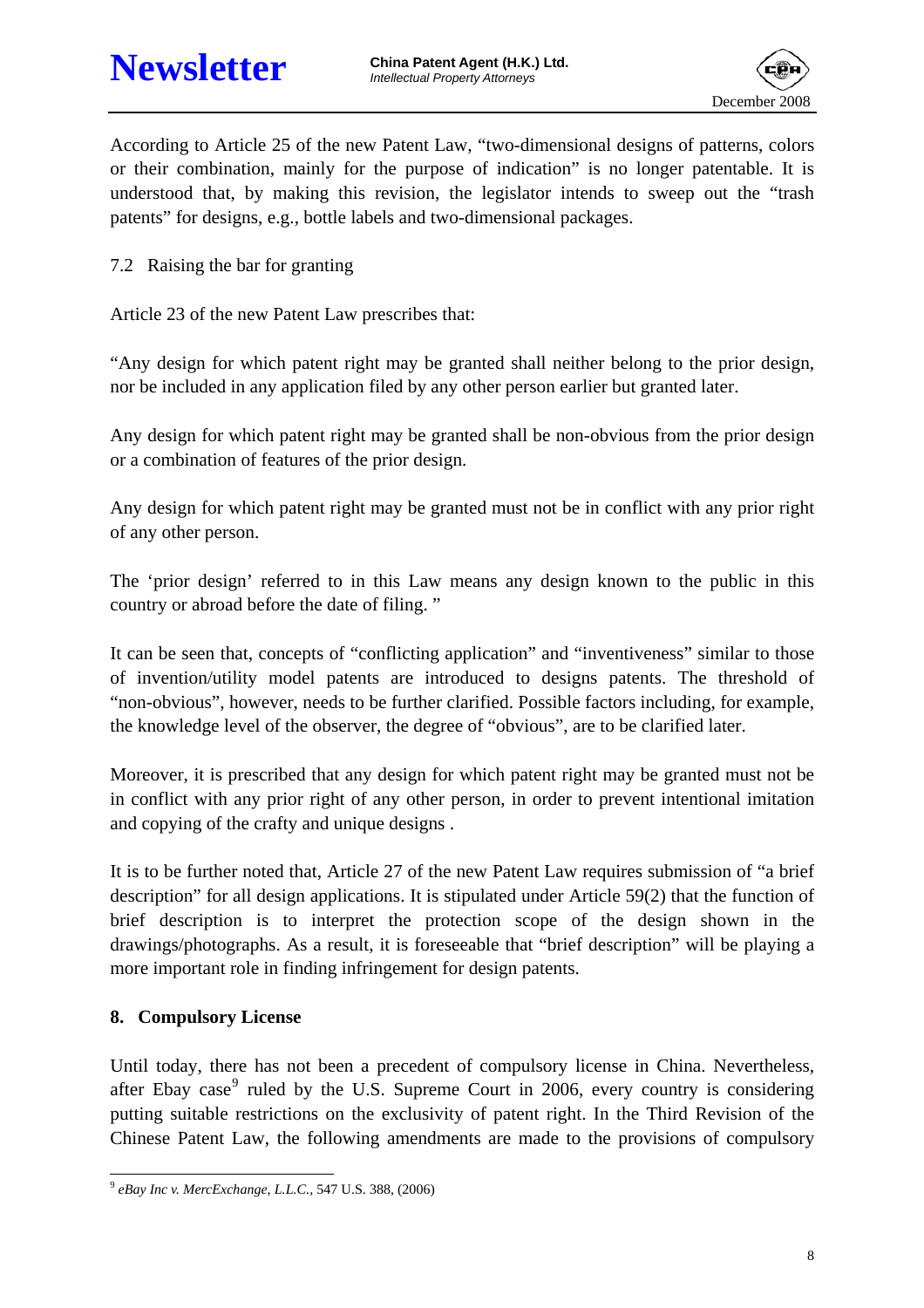

license:

First, echoing with "to promote the application of inventions-creations" in Article 1 of the new Patent Law, it is stipulated under Article 48(1) of the new Patent Law that a compulsory license may be granted if the patentee has not exploited the patent or has not sufficiently exploited the patent without any justified reason: "In any of the following cases, SIPO may, upon the request of the entity or individual which is capable to exploit, grant a compulsory license to exploit the patent for invention or utility model:(1) where the patentee, after three years from the grant of the patent right and four years from the filing date of patent application, has not exploited the patent or has not sufficiently exploited the patent without any justified reason…" The time restriction of three years and four years come from Article 5.1(4) of the Paris Convention<sup>[10](#page-8-0)</sup>.

Further, for the monopolies which hinder the development of technology, a compulsory license can be applied according to Article 48(2) of the new Patent Law: "(a compulsory license may be granted) where it is determined through the judicial or administrative process that the patentee's implementation of the patent thereof is an monopoly act, so as to eliminate or reduce negative influence of such act on competition."

In response to the *Doha Declaration on the TRIPS Agreement and Public Health* and the *Decision of the Implementation of Paragraph 6 of the Doha Declaration on the TRIPS Agreement and Public Health*, and the *Hong Kong Declaration*, it is stipulated under Article 50 of the new Patent Law that a compulsory license can be granted to export a medication to a country having insufficient capability to manufacture the said medication: "for the purpose of public health, SIPO may grant a compulsory license to manufacture and export a medication which has been granted patent rights in China to countries or regions that co-joined relevant treaties with China."

Article 52 is added: "where a compulsory license is granted to semi-conductor technology, the exploitation shall be limited to the purpose for public interest and under the situation as stipulated under Article 48(2) of this law", corresponding to Article 31(1) (c)<sup>[11](#page-8-1)</sup> of the TRIPS agreement and Rule 72(4) of the original Implementing Regulations<sup>[12](#page-8-2)</sup>.

Article 53 is added: "the exploitation of a compulsory license shall be for the supply of the domestic market, except as otherwise provided for in Article 48(2) and Article 50 of this

<span id="page-8-0"></span> $\overline{a}$ <sup>10</sup> "A compulsory license may not be applied for on the ground of failure to work or insufficient working before the expiration of a period of four years from the date of filing of the patent application or three years from the date of the grant of the patent, whichever period expires last; it shall be refused if the patentee justifies his inaction by legitimate reasons. Such a compulsory license shall be non-exclusive and shall not be transferable, even in the form of the grant of a sub-license, except with that part of the enterprise or goodwill which exploits such license."

<span id="page-8-1"></span><sup>&</sup>lt;sup>11</sup> "The scope and duration of such use shall be limited to the purpose for which it was authorized, and in the case of semi-conductor technology shall only be for public non-commercial use or to remedy a practice determined after judicial or administrative process to be anti-competitive."

<span id="page-8-2"></span><sup>&</sup>lt;sup>12</sup> "Where the invention-creation involved in the compulsory license relates to the semi-conductor technology, the exploitation of the compulsory license shall be limited only for public non-commercial use or to remedy a practice determined after judicial or administrative process to be anti-competitive."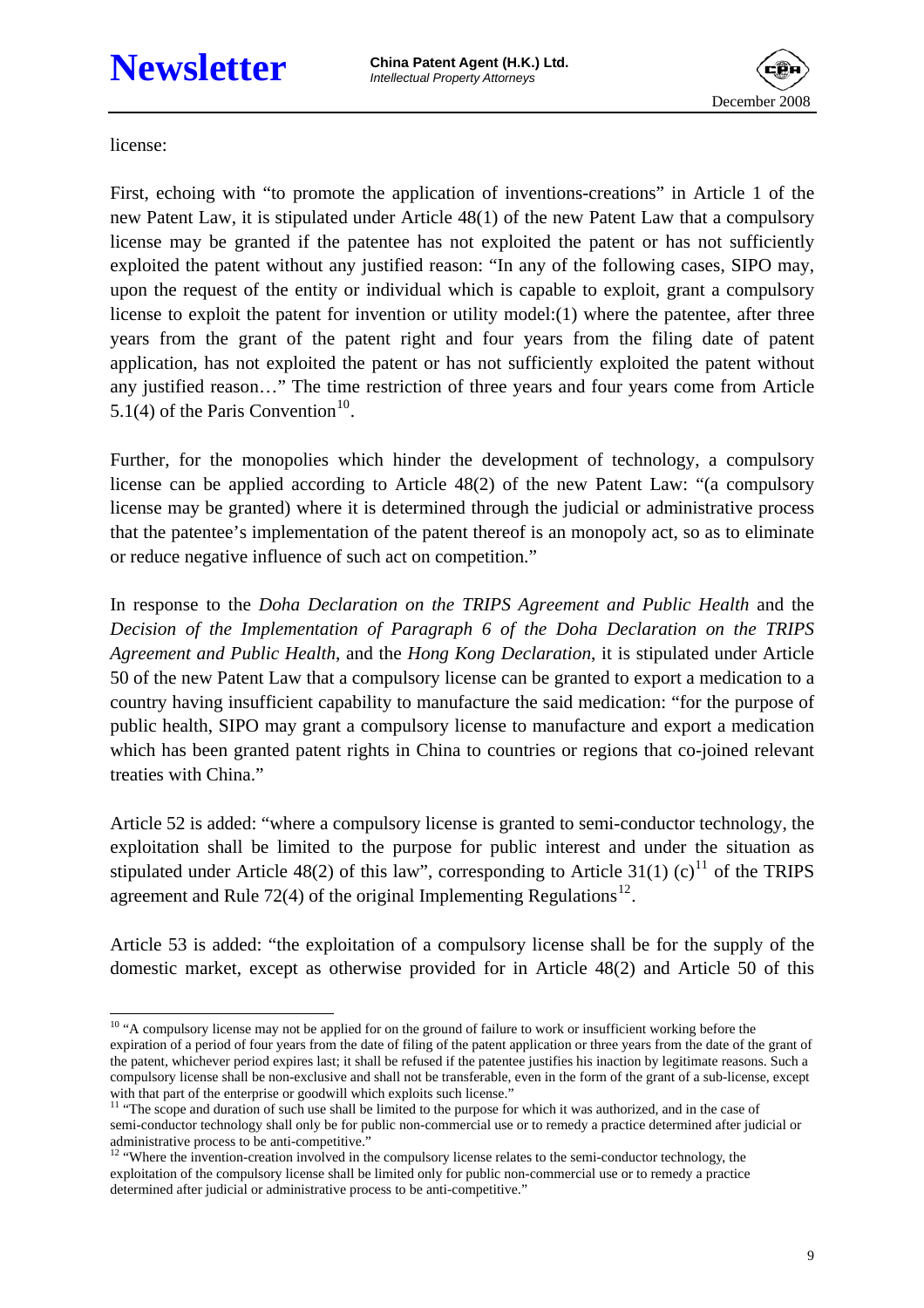

Law", which basically corresponds to Article 31(1) (f)<sup>[13](#page-9-0)</sup> of the TRIPS agreement and Rule 72(4) of the original Implementing Regulations<sup>[14](#page-9-1)</sup>. That is, except for the circumstances of anti-trust and exportation of urgently required medications, the compulsory license shall be limited within China.

With regard to the royalty of compulsory license, Article 57 stipulates that: "the licensee shall pay a royalty on a reasonable basis, or based on international treaties the People's Republic of China has joined. The amount of the royalty shall be negotiated by both parties. Where the negotiation fails, SIPO will determine the amount.

With regard to Article 48 (1), the definitions of "not exploited" and "not sufficiently exploited" are not clear. And, what if the patentee does not exploit the patent by himself/itself but licenses it out? The answer will be given during the revision of the Implementing Rules.

#### **9. Higher damage**

The highest possible damage is raised from RMB500,000 to RMB1,000,000, (around 147,000 USD) in Article 65 in the new Patent Law. In addition, the patentee's the reasonable expense to stop the infringement is included in the damage.

#### **10. Abolishing the qualification requirement for foreign-related agencies**

The new Patent Law has removed the restriction of foreign-related agencies. After the revision, any local patent agencies may handle foreign-related patent affairs.

It is foreseeable that following the implementation of the new Patent Law, foreign applicants are faced with more choices for patent agencies. Despite the fact that smaller agencies are more flexible and operate at lower cost, large-scale agencies have incomparable advantages in terms of systemized management as well as experience. China Patent Agent (H.K.) Ltd., with a glory history of 25 years, is the most experienced foreign-related agency in China. The firm has an advanced electronic workflow system capable of avoiding procedural mistakes to the greatest extent. Furthermore, China Patent Agent (H.K.) Ltd. is manned by the largest team of patent attorneys in China that cover each and every specific technological area, in other words, each application will be assigned to the very specific technical expert. In addition, China Patent Agent (H.K.) Ltd. has a multi-lingual talent pool well versed not only in English, but also in Japanese, German, French and other languages, thus ensuring accurate communication with clients from anywhere in the world. China Patent Agent (H.K.) Ltd. is in the best shape ever to provide the service in China.

<span id="page-9-0"></span> $\overline{a}$ <sup>13</sup> "Any such use shall be authorized predominantly for the supply of the domestic market of the Member authorizing such use."

<span id="page-9-1"></span><sup>&</sup>lt;sup>14</sup> "The decision of SIPO granting a compulsory license for exploitation shall limit the exploitation of the compulsory license to be predominantly for the supply of the domestic market."